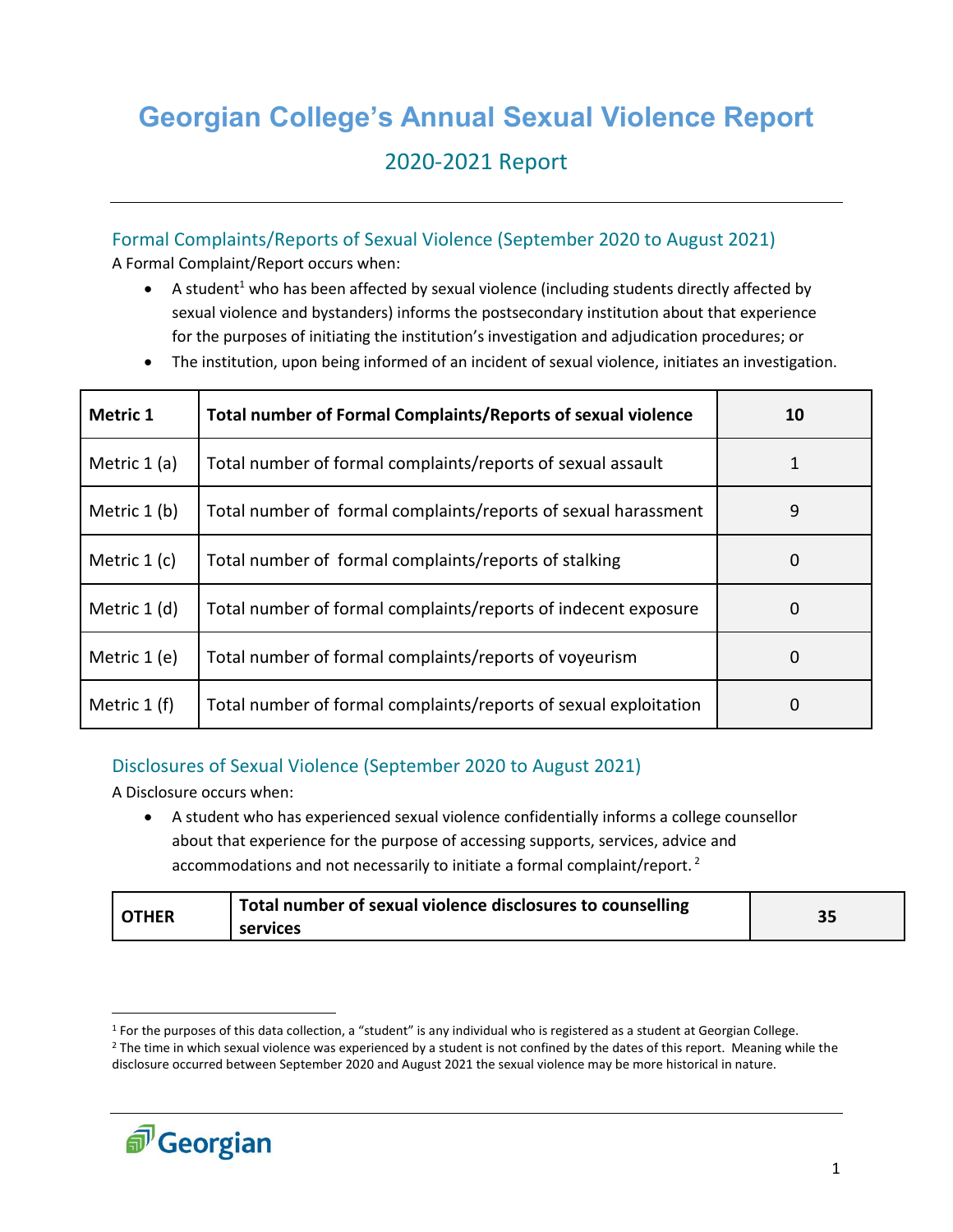# Supports and Resources

1. Awareness and Education activities that were undertaken/provided in the last 12 months to increase awareness and education of sexual violence prevention on campus.

| Training for student leaders                       |
|----------------------------------------------------|
| Gender-based violence prevention awareness         |
| Healthy drinking/drug/alcohol awareness            |
| Online modules                                     |
| Social media campaigns on sexual violence, consent |
| and healthy relationships                          |
| Communications Strategy including posters          |
| StepUp! Bystander training program                 |

2. Links to website materials or tools used to build understanding of consent and raise awareness of sexual violence.

<https://www.georgiancollege.ca/about-georgian/campus-safety-services/tab/sexual-violence>

[https://www.georgiancollege.ca/about-georgian/campus-safety-services/tab/womens](https://www.georgiancollege.ca/about-georgian/campus-safety-services/tab/womens-safety-awareness)[safety-awareness](https://www.georgiancollege.ca/about-georgian/campus-safety-services/tab/womens-safety-awareness)

<https://www.datesafeproject.org/>

<http://www.gilbertcentre.ca/>

<https://www.sadvtreatmentcentres.ca/>

<https://stepupprogram.org/>

3. Services and Supports currently offered on campus for students who have experienced sexual violence.

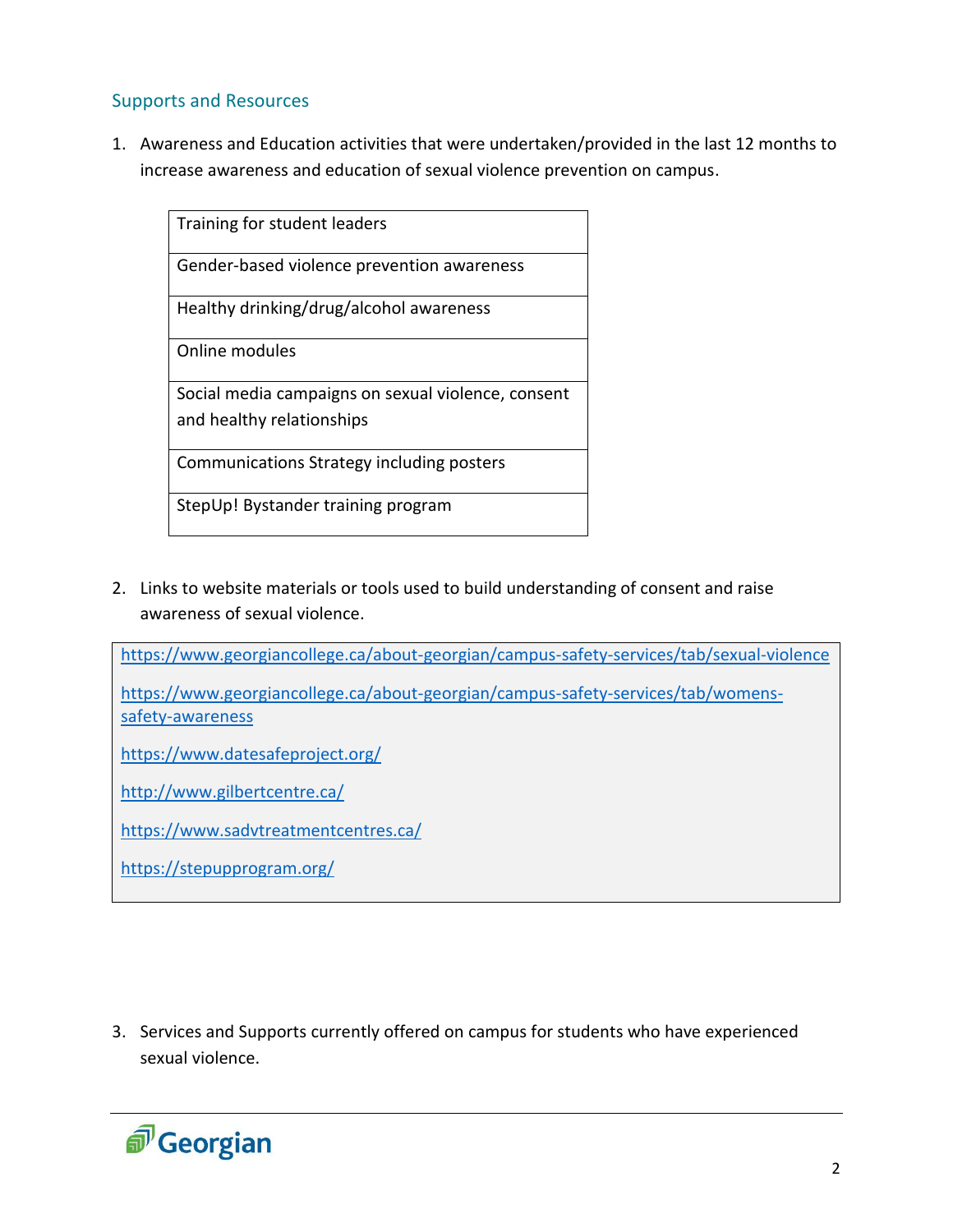| Safety App                                              |
|---------------------------------------------------------|
| 24/7 services for victims                               |
| On campus counselor/therapist                           |
| Information on local sexual assault/rape crisis centres |
| Staff person dedicated to the issue of sexual violence  |
| Online support                                          |
| On campus investigative services                        |

4. Outreach or partnerships with community organizations:

Georgian College continues to build relationships with its local authorities and specifically has a strong working relationship with the Barrie Police Service. A new more in-depth online learning module that will be mandatory for all staff in 2022 was developed. Key staff continue to attend important training opportunities including additional Forensic Experiential Trauma Interview training and safer spaces training. The college is now a recognized community partner with the Safer Spaces program offered through the Gilbert Centre. The college is also a member of the City of Barrie's Community Safety and Well-being Committee. The college has consulted with and implemented the StepUp Bystander Intervention Program to deliver engaging and interactive training for students.

For additional information or questions regarding the above information please contact:

Name: Leanne Jackson Title: Manager, Conflict Resolution and Investigations Telephone: 705-729-1968 ext. 1012 E-Mail: [Leanne.jackson@georgiancollege.ca](mailto:Leanne.jackson@georgiancollege.ca)

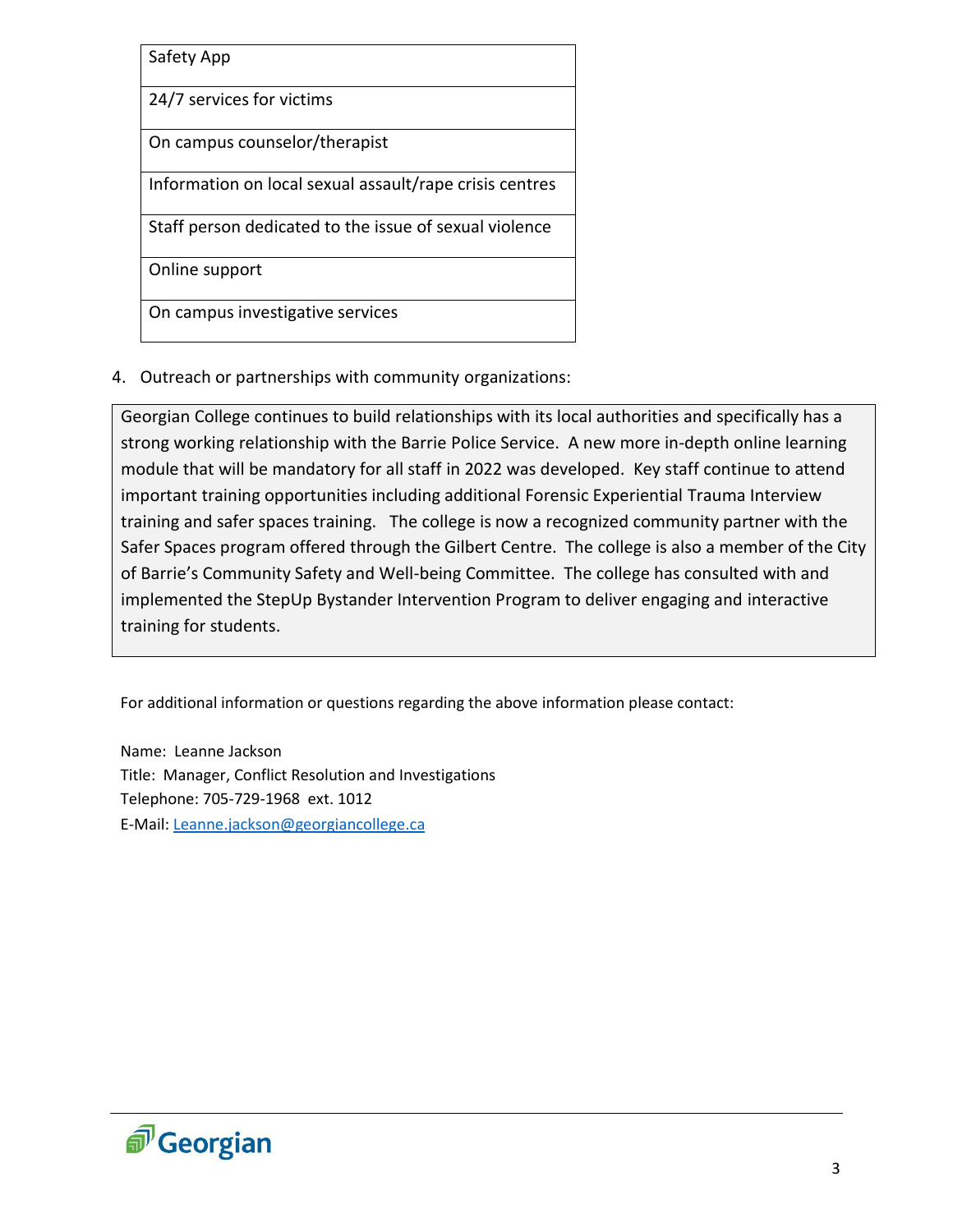# Appendix A

## **Definitions**

#### Sexual Violence

For the purpose of this report, the term sexual violence should be interpreted as defined in subsection 17 (1) of the Ministry of Training, Colleges, and Universities Act, 1990:

*Any sexual act or act targeting a person's sexuality, gender identity or gender expression, whether the act is physical or psychological in nature, that is committed, threatened or attempted against a person without the person's consent, and includes sexual assault, sexual harassment, stalking, indecent exposure, voyeurism and sexual exploitation.*

#### Sexual Assault

Non-consensual sexual contact or activity, including the threat of such activity, done by one person or a group of persons to another. Sexual assault can range from unwanted sexual touching, kissing, or fondling to forced sexual intercourse. Sexual assault can involve the use of physical force, intimidation, coercion, or the abuse of a position of trust or authority.

#### Sexual Harassment

A course of vexatious comment, conduct and/or communication based on sex, sexual orientation, gender, gender identity, or gender expression that is known or should have been known to be unwelcome. Sexual harassment includes making unwelcome sexual solicitations, attentions, or advances; the implied or expressed promise of benefits or advancement in return for sexual favours; threats of reprisals for rejecting unwelcome solicitations or advances; engaging in comment or conduct that creates a hostile or poisoned environment to persons of a specific sex, sexual orientation, gender identity, or gender expression; and incidents that occur through electronic means.

#### **Stalking**

Behaviours that occur on more than one occasion and which collectively instill fear in the person or threaten the person's safety or mental health, or that of their family or friends. Stalking includes non-consensual communications (e.g., face to face, phone, electronic); threatening or obscene conduct or gestures; surveillance and pursuit; and sending unsolicited gifts.

#### Indecent Exposure

The exposure of the private or intimate parts of the body in a lewd or sexual manner, in a public place when the perpetrator may be readily observed. Indecent exposure includes exhibitionism.

#### Voyeurism

The surreptitious observing of a person without their consent and in circumstances where they could reasonably expect privacy. Voyeurism may include direct observation, observation by mechanical or electronic means, or visual recordings.

#### Sexual Exploitation

Taking advantage of another person through non-consensual or abusive sexual control. This may include the digital or electronic broadcasting, distributing, recording and or photographing of people involved in sexual acts without their consent.